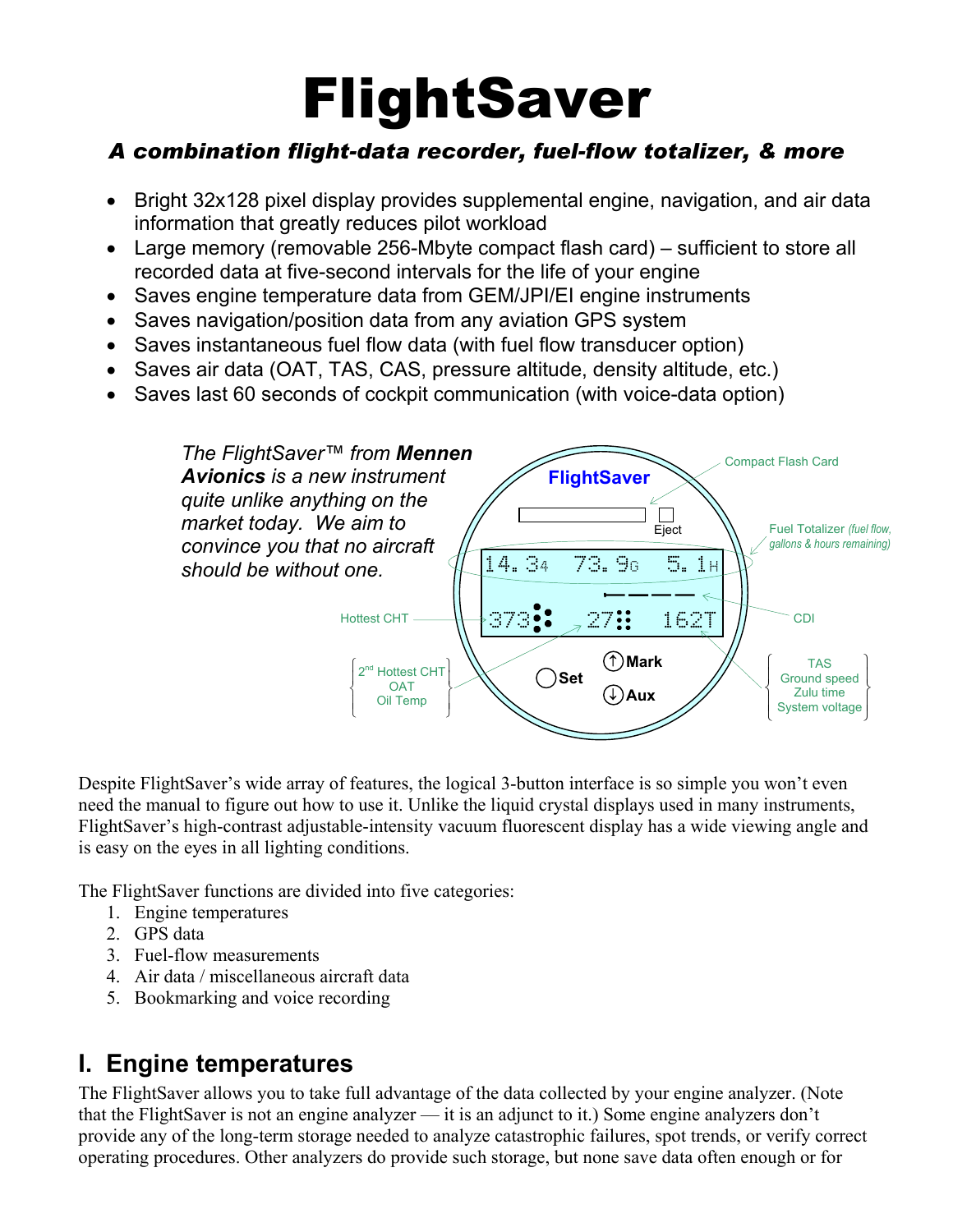long enough. Some analyzers even require the pilot to initiate the recording of anomalous engine situations, causing crucial data to be missed almost every time. The best recording available on any engine analyzer gives you about 50 hours of data. After that, if you don't bring your laptop computer into the cockpit to retrieve the data, it will be lost. No analyzer can match the impressive recording capability of the FlightSaver – 16 data channels at five-second intervals for up to 3000 hours!

Also unique to the FlightSaver is the ease of transferring the recorded data to your computer. Bringing a laptop computer to the airport is not required. Just push the data card-eject button on the front panel and take the card home. Read the data on any PC using the supplied USB compact-flash card reader. Put the same card back in the FlightSaver to continue recording. Or if it is more convenient, put a new card in. All the data is time stamped and is easily pieced together later.

Faced with the complex operation of the typical high-performance aircraft engine, many pilots wonder if there is just one indicator that they can look at to give them a general sense of how happy the engine is. For instance on a scale of 1 to 4 we might want to categorize the engine stress as:

- **This flight is just a walk in the park**
- The engine operating safely but getting hot under the collar
- It's time to do something to relieve some of the stress
- **Things so bad that I should cut the power and look for the nearest airport**

One might argue that oil temperature provides such a measure; however, this rarely tells you if just one cylinder is in distress. After much research we have concluded that there is such an indicator – the temperature of the hottest cylinder. Unfortunately this is rarely available to the pilot. The traditional analog CHT gauge is accurate enough for the job (barely), but its main problem is that it may not be showing you the hottest cylinder. (Which cylinder is hottest changes over time and engine condition.) The engine analyzer comes closer but still fails because the resolution of the CHT bar graph is too low to pick out the desired trend. And your engine analyzer's digital display won't help unless you manually scroll through each cylinder – too time consuming a task to do continuously. Even the alarms on your engine analyzer won't solve this problem completely since it distinguishes only two levels, not the four (or more) mentioned above. The FlightSaver solves this problem by continuously displaying the hottest CHT along with the corresponding cylinder number. You will soon appreciate the value of getting this information at a glance – no button pushing necessary.

The FlightSaver also displays the cylinder number of the second hottest cylinder and how many degrees cooler it is than the hottest cylinder. This differential temperature is of great diagnostic value since a larger than normal differential is often the first sign of a cylinder in distress. It's difficult to recognize such an elevated differential from the engine analyzer bar graph – again because of its low resolution. To get this value without the FlightSaver you would have to scroll through all the cylinders, while remembering the two highest temperatures.

Lastly, the FlightSaver comes with sophisticated trending software that allows you to extract much more information from your engine analyzer than you can by merely viewing the instantaneous temperatures on the display. You can plot daily, weekly, monthly, or yearly trends in CHTs, EGTs, and oil temperature by comparing flights with similar operating conditions (i.e. OAT, TAS, fuel flow, altitude). This is possible because the FlightSaver can correlate the engine analyzer data with the simultaneously recorded data from the GPS and other sensors. The trending plots help you:

- Evaluate the health of your engine
- Fine tune your operating techniques to maximize performance and engine reliability
- Evaluate the effectiveness of engine or airframe modifications

The flight history will even increase your aircraft's resale value. The complete engine performance history leaves nothing to the imagination and will ease many of the buyer's concerns.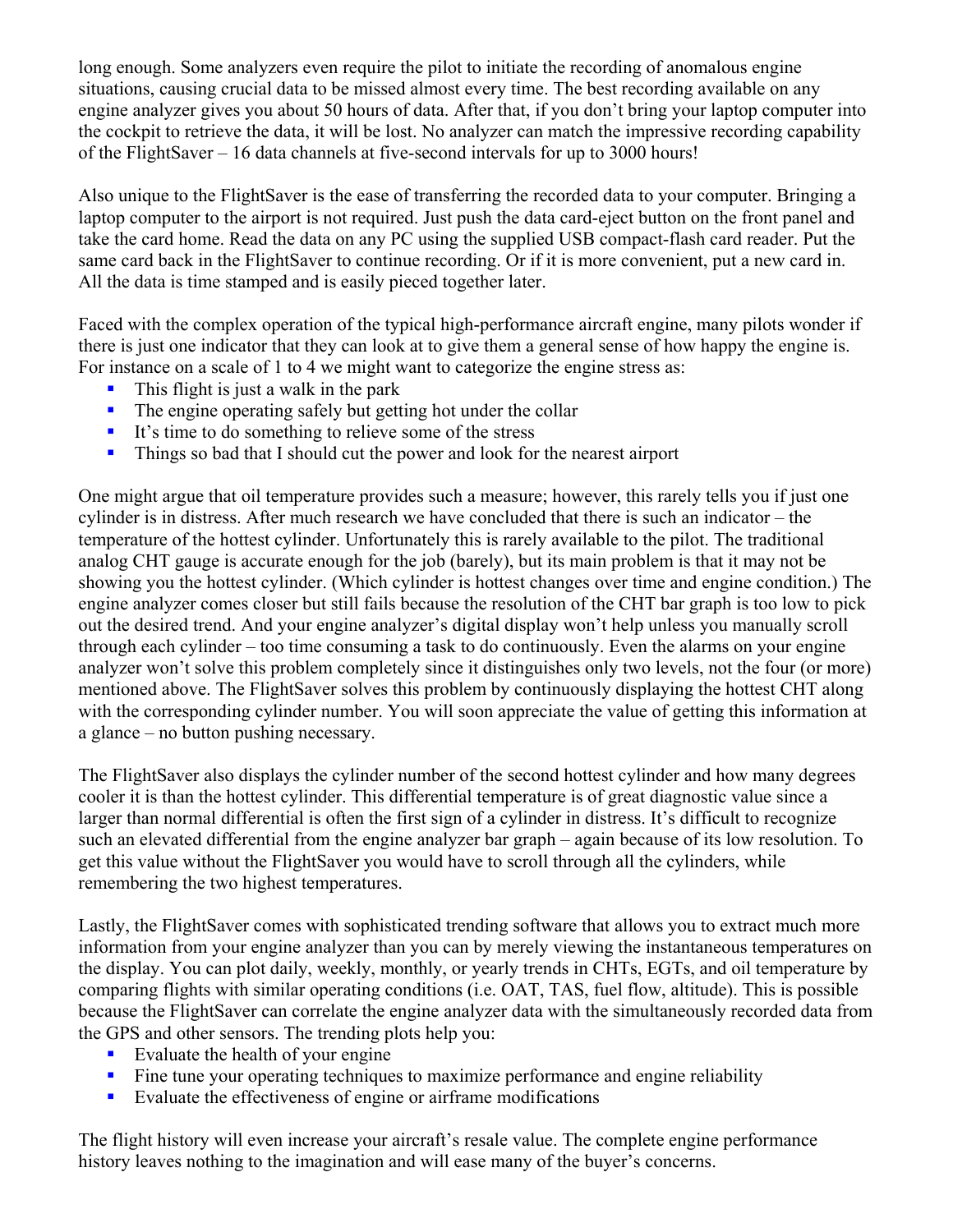## **II. GPS position/nav data**

The FlightSaver records 3-D position information provided by your GPS output port. A compressed file format is used so that even several thousand hours of GPS data won't stress the limits of the flash data card. Once you have this long-term record you will be amazed at the utility of the data when coupled with the mapping software supplied with the FlightSaver. A few examples are:

- *See exactly what went awry on that ILS attempt*
- *Return to that unmarked dirt strip you visited several years ago*
- *Prove to the FAA that you were actually above the class B airspace that the controller insisted you violated*
- *Recreate those forgotten pilot logbook entries*
- *Review 3D plots of your competition acro sequences to hone your flying precision and box positioning skills even when you can't find an observer qualified to critique your sequence.*
- *Identify the most efficient IFR and VFR routes and altitudes for your most common destinations.*

In addition to the recording functions you will come to appreciate the FlightSaver's GPS display functions. For example, you can elect to display ground speed on the main display page – continuously, or on a rotating basis with other functions. More importantly, the FlightSaver enables its CDI display (course deviation indicator) whenever a GPS destination has been selected. Although your GPS can display a digital CDI, typically the CDI resolution is too coarse to easily gauge its movement. The FlightSaver's CDI's resolution however, is as good as a traditional analog display. Another compelling advantage is that the FlightSaver allows you to view the CDI continuously, freeing up the GPS display for other equally important navigation data – another example of reducing extraneous button pushing and knob fiddling. You could accomplish the same thing by adding a conventional analog indicator, but typically this will cost as much as the FlightSaver and use the same panel space for a small fraction of the utility. The FlightSaver also simultaneously displays a CCI (course correction indicator) - another graphical course indication that provides essential information not given by the conventional analog CDI. (See the side bar " *CCI – a new way to fly*").

#### *CCI – a new way to fly*

FlightSaver's CCI display appears directly below the CDI and shows you which way and how much you should turn to fly direct to the selected destination. Each thin arrow indicates a turn of 2° and each thick arrow indicates a turn of 10°. When flying VFR, flying direct to your destination is usually what you want, so following the CCI is the easiest way of navigating. Other methods require you to integrate information from more than one instrument or display. Note that this is different than homing – accomplished by merely pointing the nose directly at the destination. Homing also gets you there but via an inefficient curved path because it doesn't account for the effect of wind. The CCI however accounts for the wind without you even having to know what it is. Flying to keep the CCI zeroed will yield a straight path to the destination even as the winds are changing. Although the CCI is an angular measure, do not confuse it with the VOR CDI, which is also shown in degrees. The VOR shows you how many degrees you are from the selected course, but it does not integrate knowledge of the aircraft's course and so by itself it can't tell you which way to turn.

What about when you are flying IFR? Flying to the destination is generally not enough. One must fly to the destination via a prescribed course. To do that, one must use the CDI along with the course interception and tracking skills so painfully acquired during your instrument training. However even for this task, you will find the CCI very useful because it tells you which way and how fast the CDI is going to move. If the CCI is pointing to the left, that means the CDI will be moving to the left. If you are trying to get back to the selected course you should be happy only when the CCI and CDI are pointing in opposite directions. As an example, suppose the CDI has drifted to the left. To make a 30° cut back to the course, steer so the CCI shows three thick arrows to the right.

The CCI data (sometimes called track angle error) comes from your GPS and is computed as the difference between the bearing to the waypoint and the course over the ground. So, yes, it turns out you've had this information all along. However only with the FlightSaver can you display it in way that is easy to interpret (i.e. in graphical form right next to the CDI).

If you have an HSI you probably depend on it for course guidance. Even so, you will find the CCI a useful adjunct and an important backup system. (Remember that your HSI depends on failure-prone mechanical parts such as the gyro and compass slaving system and some on the notoriously unreliable vacuum pump as well.)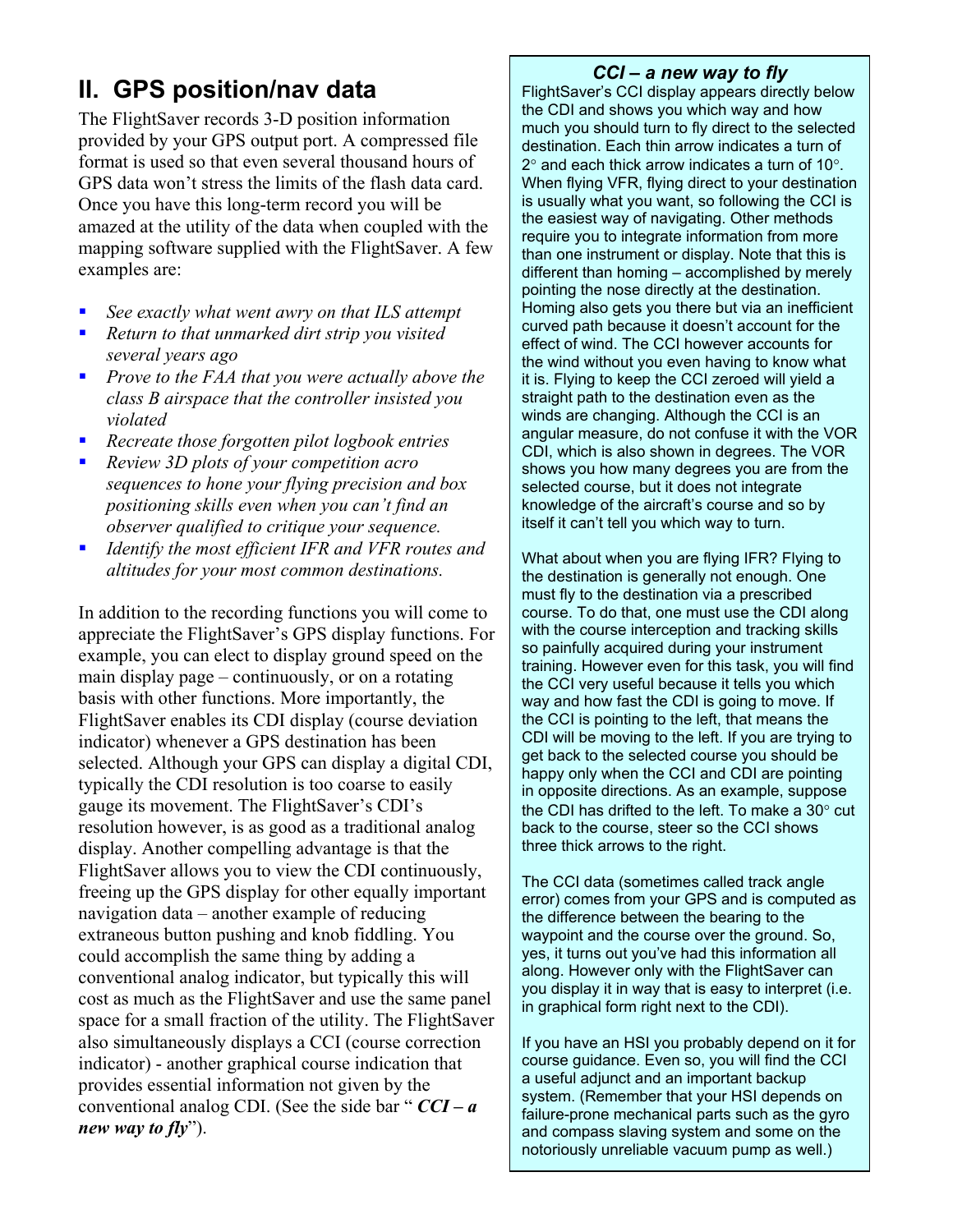

This plot shows some of the data available from a typical flight. Each trace is color coded and identified by the similarly colored label on the left (italics indicate a disabled trace). In this plot, only six traces have been enabled to reduce clutter (egt1, cht1, oil temp, fuel flow, and pressure altitude). Observe the fuel flow trace (cyan) to track the flight progress. For instance, you can see that takeoff (up to 28.4gph) occurred at T=7 minutes after master-on, soon followed by a quick lean back to 18gph followed by a very slow leaning operation down to 10.5gph which allowed us to create the accurate leaning chart shown on the next page. (Just click and drag to make a box around the leaning sequence and click "Lean" at the lower left.) The wild fuel flow variations starting at T=51 minutes are from two touch-and-go's before the final landing at T=60. Extensive cursoring features are provided, which make it easy for you to get the information you want from the data. In the example above, the peak cursor button ( $\uparrow$ ) was used to find the hottest reading for CHT1 (319° at T=8.5).



Notice the vertical line representing bookmark "Xray" and the user entered comment indicating that this starts a speed check. Click and drag the mouse to draw a box around the constant fuel-flow segment just after the bookmark. Then click inside the box and it will expand to show the graph on the left. Here, all the engine and air data traces have been disabled showing only the gps data mag course, ground speed, and gps altitude (blue, pink, and yellow respectively). From the four headings roughly 90° apart, it looks like this was a closed square course. You could easily verify that by importing the gps data into your favorite mapping program.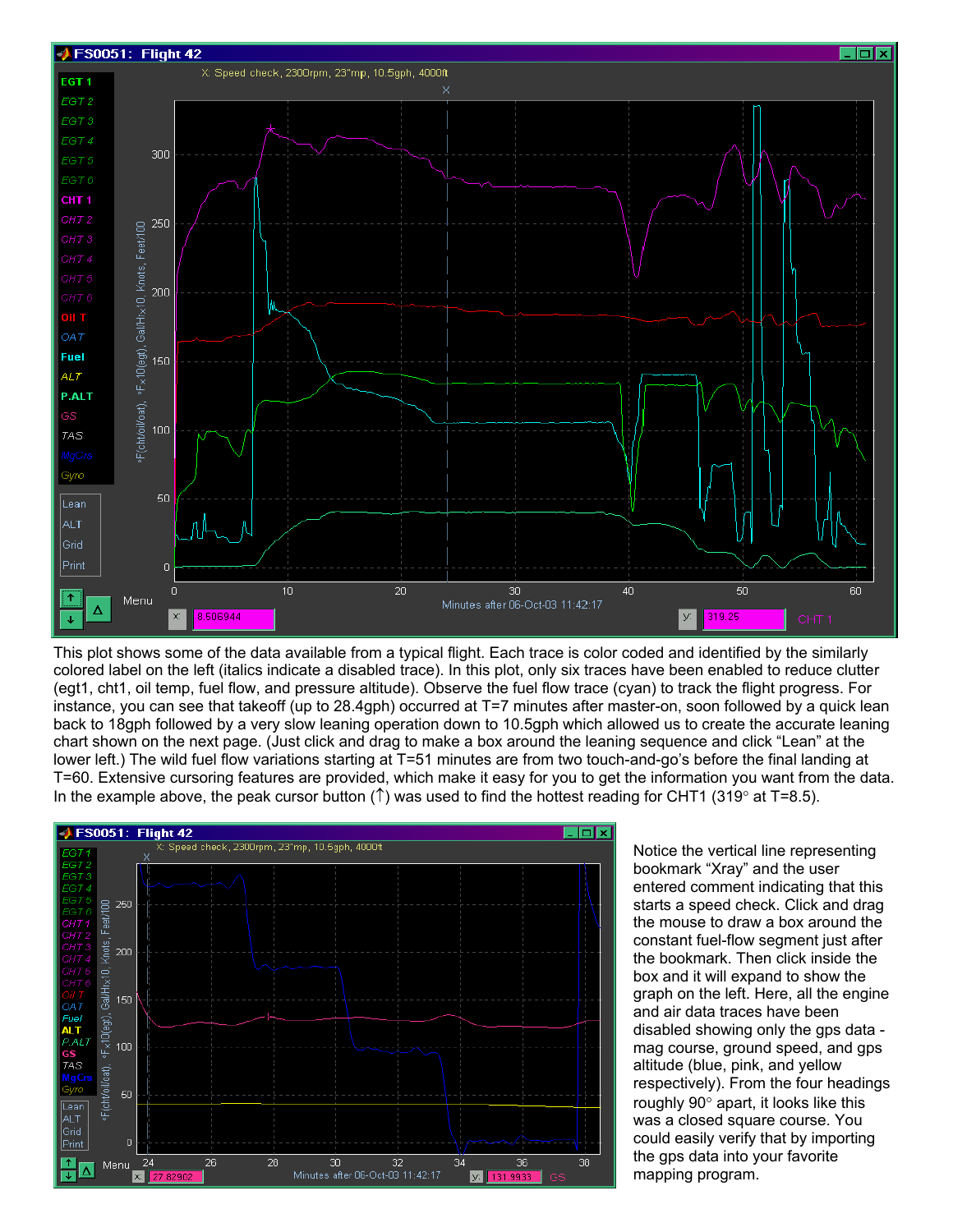# **III. Fuel-flow measurements**

Fuel-flow measurements require a fuel flow transducer, but you will likely find the option well worth the small additional cost. The FlightSaver continuously displays instantaneous fuel flow, fuel remaining, and hours remaining (at the current fuel flow) without any need to push any buttons. This is similar to the stand-alone fuel totalizers; however, the FlightSaver provides much more at a cost lower than that of most fuel totalizers. Unlike other fuel totalizers, the FlightSaver makes a permanent record of the instantaneous fuel flow once every second along with a time stamp allowing the data to be correlated with the recorded GPS and temperature data. The fuel flow record proves valuable since it can be directly related to horsepower (most accurately when operating LOP). Like most stand-alone totalizers the FlightSaver compares the hours of fuel remaining with the GPS ETE and warns the pilot if fuel reserves at the destination will be less than a pre-selected amount. You may preset two fuel levels (such as full and to the tabs for example) so that the FlightSaver may be initialized to either of those levels quickly. You can also adjust the fuel quantity up or down in increments of 1 or .1 gallons. Your engine analyzer may also have an option to measure fuel flow, however most likely you will find its functionality less than complete. For example, with some analyzers, fuel remaining is not computed or displayed while others lack the ability to integrate the fuel and GPS information. More serious, however, is that the fuel-flow functions can't be displayed continuously since they compete with the other analyzer functions for the limited display area. The FlightSaver's generous display area overcomes these limitations.



Another advantage of the FlightSaver's fuel flow capability is the leaning chart. First each fuelflow/egt pair acquired during the leaning sequence is plotted as one of the fuzzy dots on the chart. Then a leastsquares polynomial fit is calculated and plotted for each cylinder, and finally the polynomial is used to determine the fuel flow at which each cylinder reaches its maximum temperature (shown in black box center left). The software automatically determines which cylinders peak first and last and computes the fuel flow difference between those two cylinders (shown in graph title – upper right). That difference is the best measure of how well the fuel injectors are matched.

You may recognize this chart as similar to the well-known GAMI EGT charts – designed to determine if your injectors are matched well enough to permit the fuel-efficient LOP (lean of peak) operating mode. If they are not, the problem is easily fixed by using the GAMI injectors, and then with another simple five-minute test you can create a new leaning chart to verify the improved matching. GAMI can even use this chart to further fine-tune your injectors to optimize performance. Before the advent of the FlightSaver, recording all the data needed for such a chart required at least two people in the cockpit, both with the patience of a saint. Then after painstakingly plotting all the data, often you would find that a flight or recording anomaly invalidated the results, requiring a repeat of the procedure. For most pilots, such a performance chart is only practical if it can be automated as the FlightSaver does. These charts provide all the same trace selection, cursoring, peak finding, display expansion, window sizing, and hardcopy features as the main data analysis windows shown above.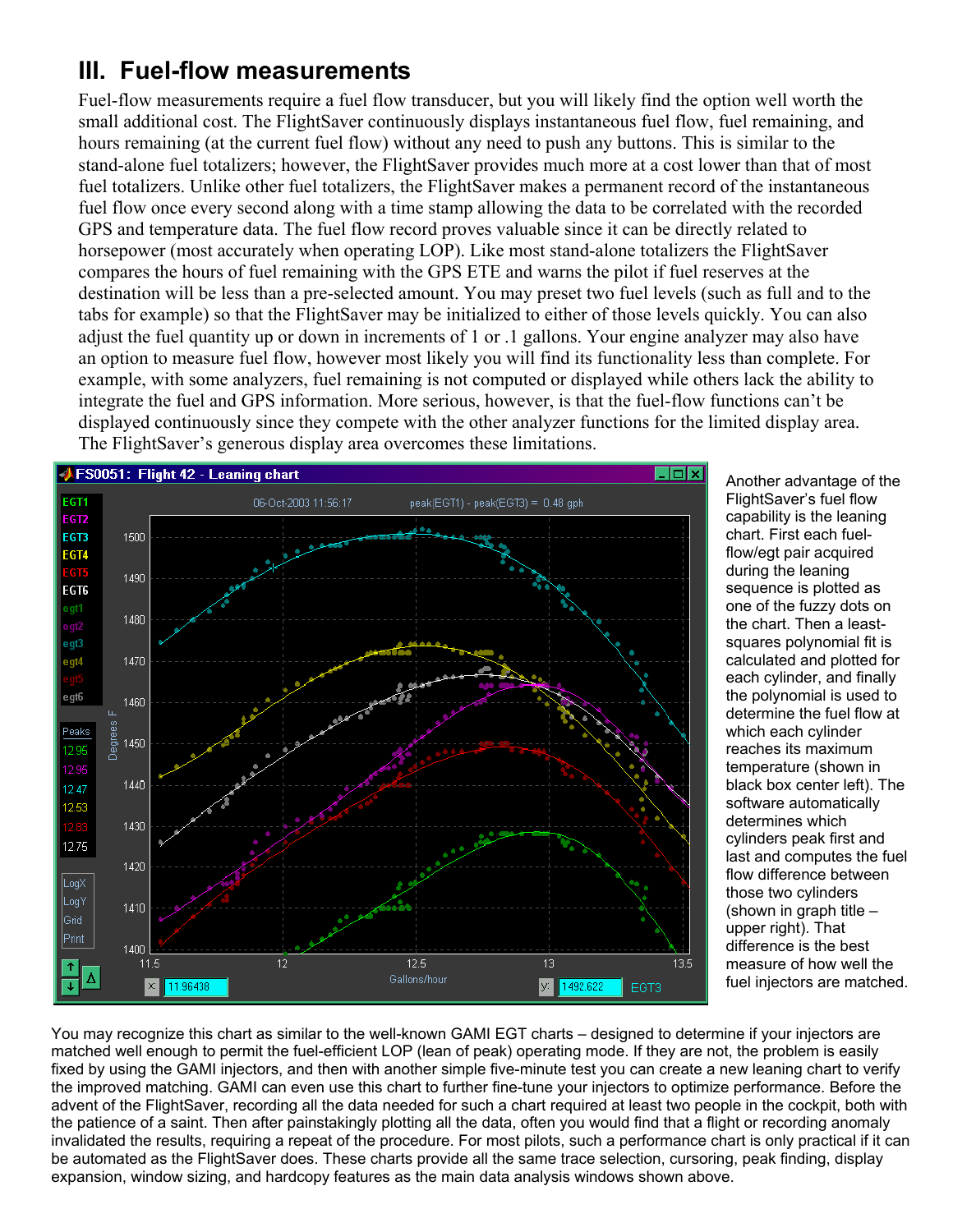A final (and unique) fuel-flow function of the FlightSaver is that you can set it to display engine horsepower or percent of maximum rated power. This function is most accurate for LOP operation, however it can also be used ROP if you use a consistent temperature differential below peak EGT.

# **IV. Air data and miscellaneous aircraft data**

Some of these functions may be displayed on the main data page (continuously, or rotating with other display selections). Others are displayed on the auxiliary data page:

- Outside air temperature
- Calibrated air speed / True air speed
- Wind speed and direction
- **Pressure altitude / Density altitude**
- System voltage
- $\blacksquare$  Hobbs meter
- **TIS meter (Time-in-service)**
- Greenwich Mean Time (or may be set to any time zone you prefer)

Also the air data (the first four in the list) are transmitted to your GPS, allowing it to display this data on its supplementary information pages. (Compatible with most modern aviation GPS equipment)

Regardless which functions are selected for display, if the system voltage is less than 12V or greater than 15V it is always displayed (blinking) in the true air speed window. Because of the brightness of the display, this is a hard-to-miss warning sign.

The Hobbs meter normally advances only when the engine is running (when the fuel flow is greater than .05 gal/hour.) If you prefer, you can set the Hobbs meter to run whenever the master switch is on, regardless of whether the engine is running.

The TIS meter advances only when the CAS exceeds 27 mph. As defined by FAR Part 1, "Time in Service, with respect to maintenance time records, means the time from the moment an aircraft leaves the surface of the earth until it touches down at the next point of landing." Although you are allowed to use the tachometer for this purpose, the FlightSaver's TIS meter more accurately tracks the measure of wear and tear intended by the regulations. On average the TIS meter shows about 12 to 15% less time then the tachometer since it is not running during taxiing, pre-flight checks, clearance copying, etc. This means that commercial operators can get more revenue hours between 100 hour inspections, AD mandated inspections, mandatory engine and prop TBOs, and replacements of other life limited components. Based on the TIS function alone, the FlightSaver will pay for itself in the first year of operation!

If you don't need a Hobbs or a TIS function, you can choose that either or both of these timers are reset to zero each time the master switch is turned on. This provides timers useful for flight logging purposes. The instructions to select any of the Hobbs or TIS options or to set the timer values are provided only to the owner at the time of the FlightSaver purchase to avoid unauthorized or accidental modification. As an additional protection, a password is also required to modify any of the timer settings.

The FlightSaver uses a connection to the aircraft's pitot-static system to compute and display CAS and pressure altitude. The CAS function can be used as a backup in the event your primary airspeed indicator fails and likewise the pressure altitude function can be used as a backup if your altimeter fails. Another use of the CAS function is to calibrate your primary airspeed indicator (notoriously inaccurate instruments). This is even better than using an airspeed calibrator for such a purpose. One reason is that an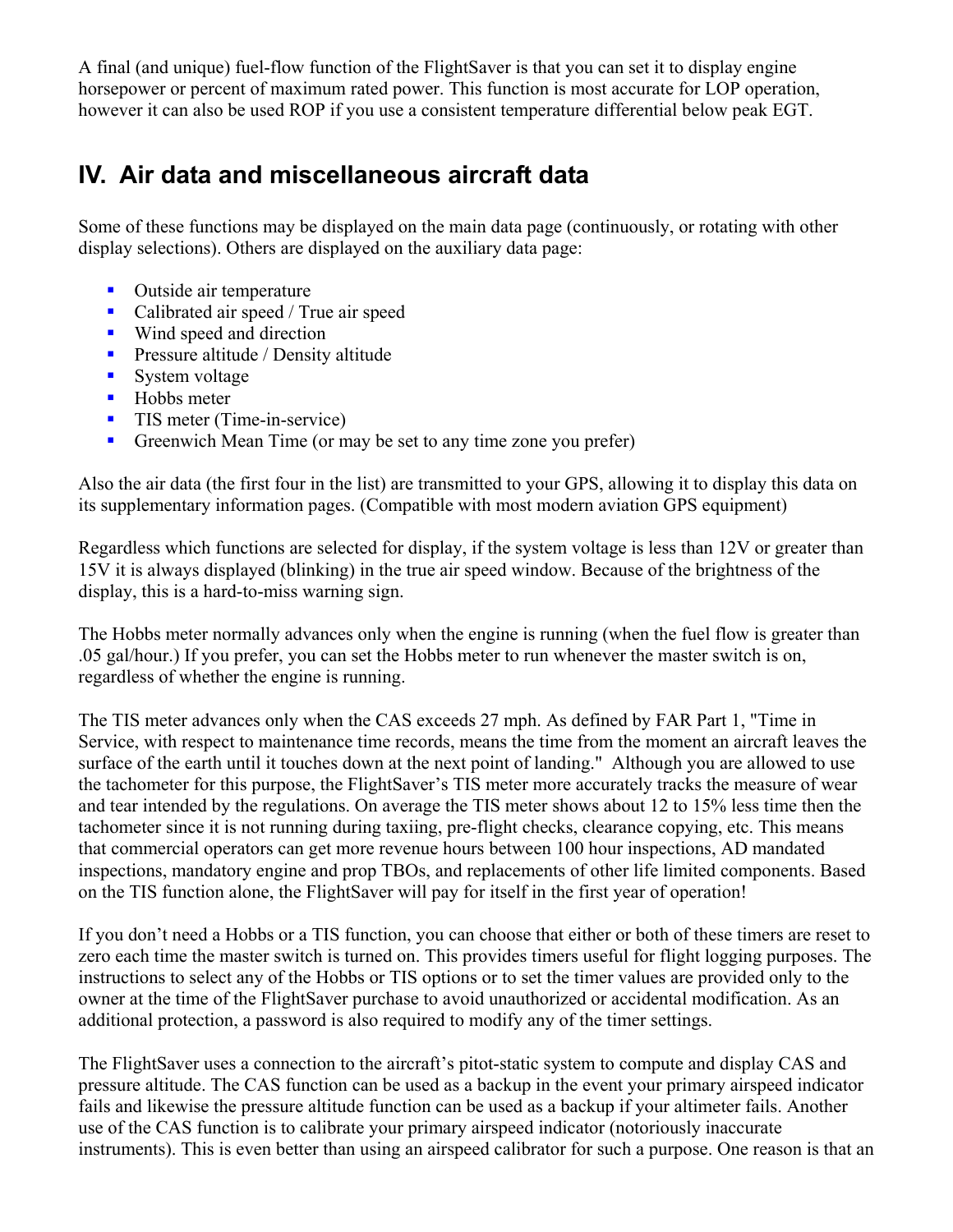accurately calibrated airspeed calibrator is not always available. Also since an airspeed calibrator is used only on the ground, it can't account for static system anomalies or pitot tube alignment. Since you can compare the FlightSaver's CAS display with your IAS under actual flight conditions these errors are eliminated. The FlightSaver's CAS function itself can be calibrated to within a fraction of a knot by using GPS data collected over several flights. For IFR flights you will find the altitude alert function invaluable. When you reach your assigned altitude, mark it by pressing ALT, MARK. Then if you deviate from that altitude by more than a preset amount (200 feet by default) you will see a blinking altitude warning on the display and you will hear a spoken warning through the headsets.

By combining a measure of OAT (outside air temperature) with the pressure altitude and CAS data, the FlightSaver can also compute and display TAS (true air speed) and density altitude. And by combining this data with a measurement from a remote compass (if so equipped – typically included with an HSI) the FlightSaver can also compute wind speed and direction. The same calculation that calibrates the pitotstatic inputs is used to calibrate the remote compass. In fact after many hours of flying, the FlightSaver can provide a compass correction card for your remote compass – data that is surprisingly difficult to obtain accurately.

Typically airframe and engine modifications mean that the cruise performance tables in your POH are no longer accurate. And sometimes those tables are more wish full thinking than reality. With the FlightSaver's ability to measure TAS to sub-knot accuracy, you can create a much more complete and accurate charts. The FlightSaver comes with software that makes this easy.



Your cruise performance is completely characterized by the two drag coefficients shown here, so the FlightSaver can determine these parameters (and the whole chart) after just two measurements at different power settings (at any altitude). For the highest accuracy and confidence however, about a dozen measurements should be used. Fortunately each measurement takes only a few minutes, and you don't have to write anything down. The FlightSaver takes care of all that.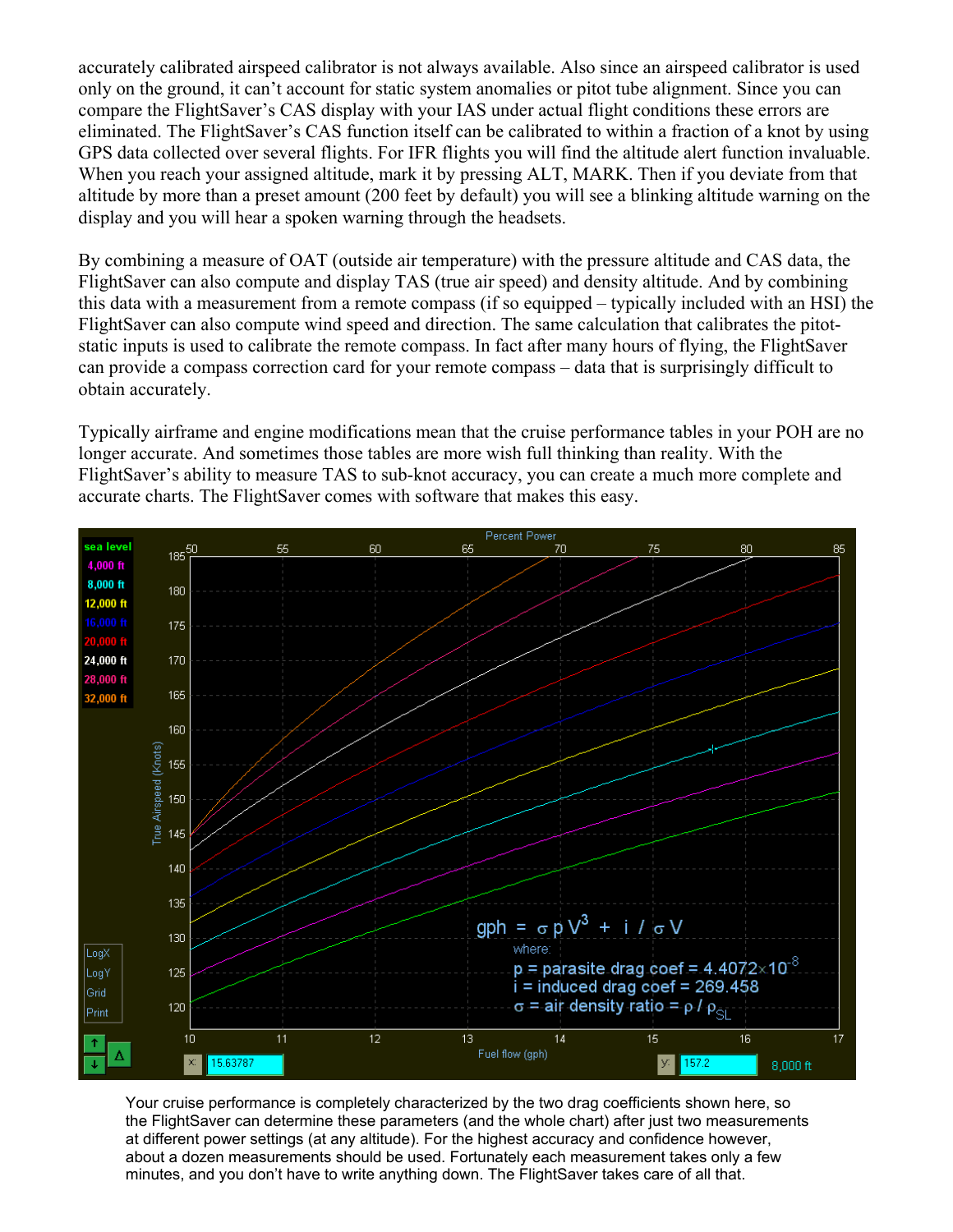The chart above shows true airspeed as a function of power. Another way of presenting essentially the same information is to graph fuel efficiency (or range) as a function of power. An example of this type of chart is shown below. The FlightSaver software can also generate these charts for you.



You will find these charts much more useful than the typical cruise performance tables. For example, with this chart it is easy to see how your choice of altitude and power setting affect the range and efficiency. Also in a low fuel emergency situation you will want to know what power setting is best for your current altitude to maximize the chance that you will make it to your destination before the fuel supply is exhausted. For example, the cursor is on the peak of the 12,000 foot curve which shows that the maximum fuel efficiency at that altitude is 14.51 nm/gal achieved at a 36.6% power and a true airspeed of 106.2 knots. (We had to go back to the previous chart to find TAS.)

Another parameter we can get from the range chart is the minimum power necessary for level flight. For instance the minimum power on the 20,000 foot curve above is 36.6% power which would achieve a true airspeed of 92.2 knots. This power setting/airspeed is known as "maximum endurance" and is the best power setting to use when you are going nowhere - holding patterns for example. (Notice how the max endurance power and airspeed increase with altitude.)

Now that your cruise performance is so easily characterized, you can answer many often asked questions: How much speed do I really lose when I open the cowl flaps? Should I take my wheel pants off for the winter? What will the benefit be of moving or removing some of the antennas? Was \$3000 really justified for this aerodynamic speed-up kit? What would the extra fuel cost be to cut down the 5 hour leg by 30 minutes?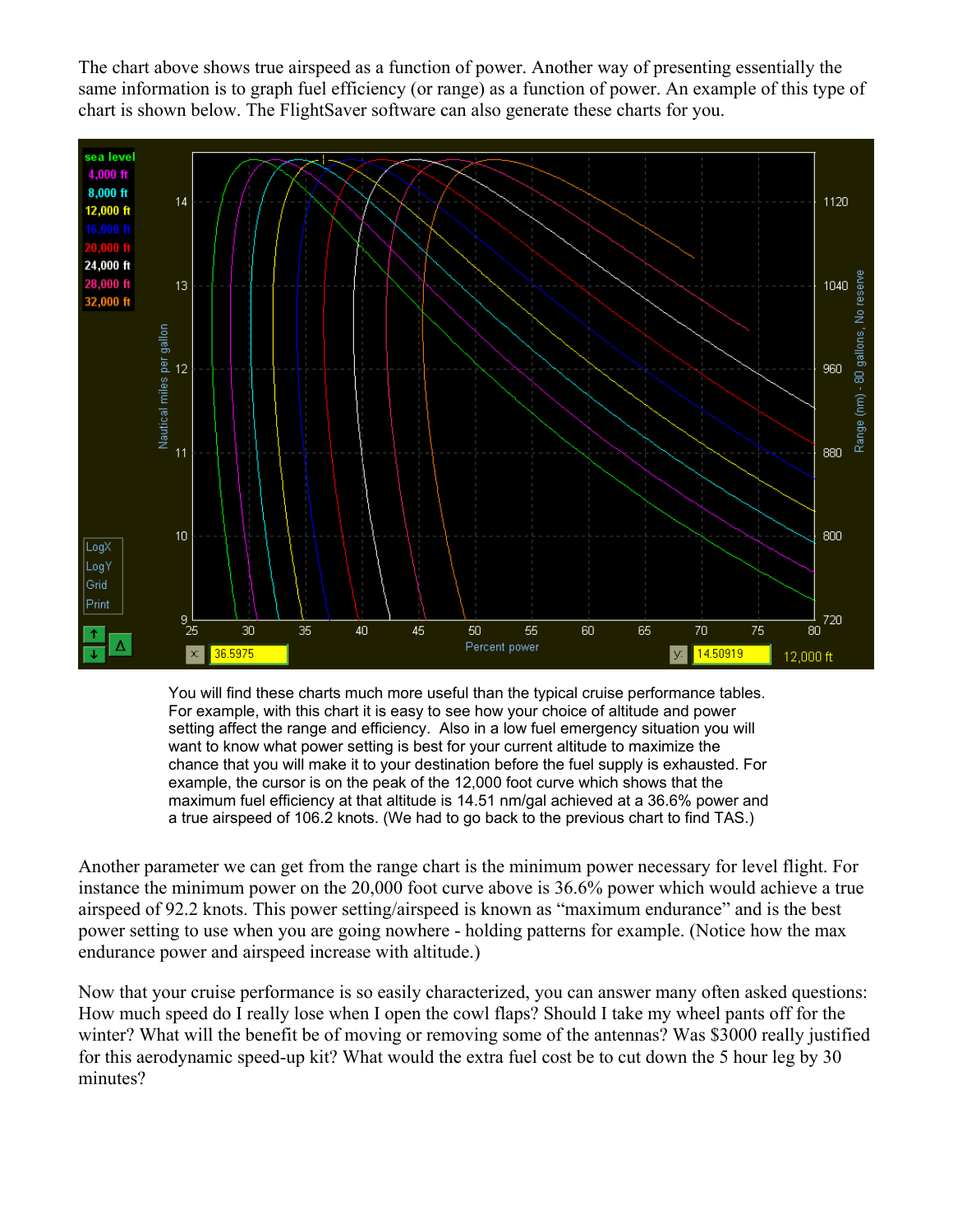# **V. Bookmarking and voice recording**

Many events during a flight may cause you to be interested in looking at the recorded data. Since there is so much recorded data, there must be an easy way to find an event of interest. Since the data is timestamped, you could simply write down the time of the interesting event. There are a few disadvantages to that approach:

- You might mix up events if your watch or clock is off.
- You might not have time to write anything down, or paper/pencil may not be handy.
- You might lose that scrap of paper.

All these problems can be solved using FlightSaver's bookmarking function. Simply push the "mark" button and the display will show "Bookmark ALPHA saved". (The next time you mark, bookmark BETA will be saved, etc.). Then after you load the data into your computer you can display a list of all bookmarks showing its letter code, Zulu time, Hobbs meter time, and the latitude and longitude where the bookmark was taken.

To make identifying the bookmarks even easier you may also save the cockpit/ATC communication at the time (with the FlightSaver's voice data option). The duration of the cockpit communication that is saved is controlled by the number of times the mark button is pressed:

| 1 time  | No voice data saved                                                           |
|---------|-------------------------------------------------------------------------------|
| 2 times | 40 seconds saved (from 20 seconds before the mark button is first pressed)    |
| 3 times | 2 minutes saved (from 1 minute before the mark button is first pressed)       |
| 4 times | Voice data is saved continuously (starting from 1 minute before the mark      |
|         | button is first pressed) until the mark button is pressed for the $5th$ time. |

Here are examples of phrases you might consider saying while pressing the mark button (just speak normally as you would for using the intercom):

- Replay this to include in my NASA safety report.
- Save this GPS track how not to intercept an ILS.
- **Looks like a landable spot 3 miles off my left wing. Get lat/long for flight next week and** remember to bring along the compressor.
- Felt engine missing. Check power settings.
- Oops, forgot to enrichen for takeoff. Check temps later to assess damage.
- Climb seems anemic. Compare all parameters with my flight last week.
- Make GAMI chart of this leaning sequence. Cowl flaps were closed.
- Bad landing. Check for stabilized approach.
- Save this for the "funniest tower remarks" column.

You can also replay the last 10 or 60 seconds of cockpit/ATC communication during flight. This is most often used to verify an ATC clearance without having to request a retransmission.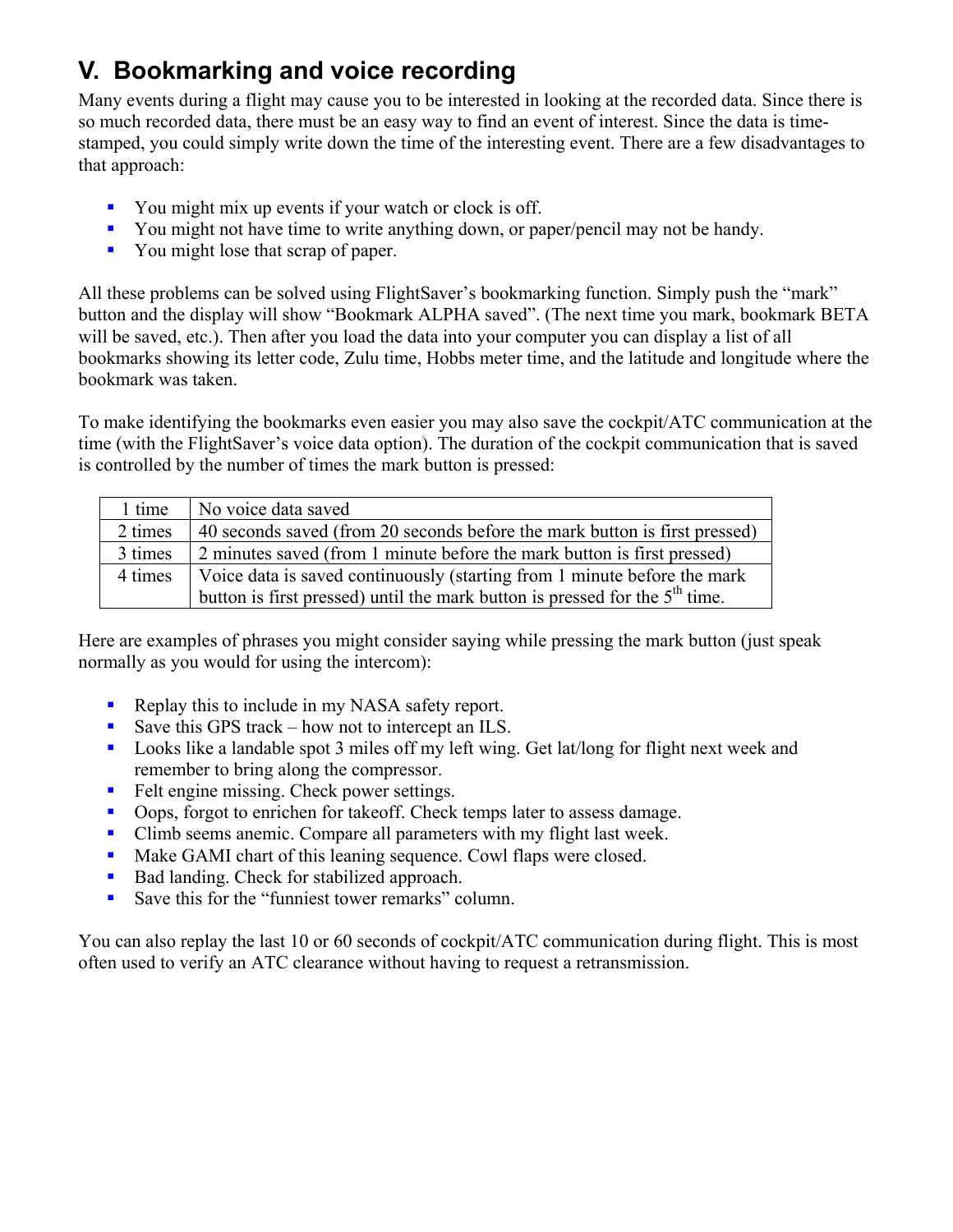#### **Mapping**

Although the FlightSaver stores position data in a highly compressed form, the export function expands the data into the standard ASCII lat/long pairs compatible with all the common mapping programs.



The picture above shows a flight from Lake Havasu City to Palo Alto airport, plotted with Delorme's popular and inexpensive Street Atlas USA. To help you visualize the timeline, timestamps are inserted at regular intervals. Bookmarks are also shown as well as flags for the engine start and shutdown points. You can easily edit the gps data file to add additional notes. The picture on the right (using the same software) shows the initial taxi and takeoff routing from this flight at a greatly expanded scale. In addition to the street mapping software used here, you may also use flight simulation software, aeronautical charting software, surveying or geology mapping software, gps mapping software, or terrain/topological mapping software. (The last has 3 dimensional plotting capability, which is especially interesting for looking at your recorded aerobatic routines.)

As we mentioned earlier, there are many practical uses for these plots. However FlightSaver owners report that their favorite use is to give their passengers a record of the flight. Firsttime passengers especially enjoy such a record to show their friends and to make the flight more memorable.

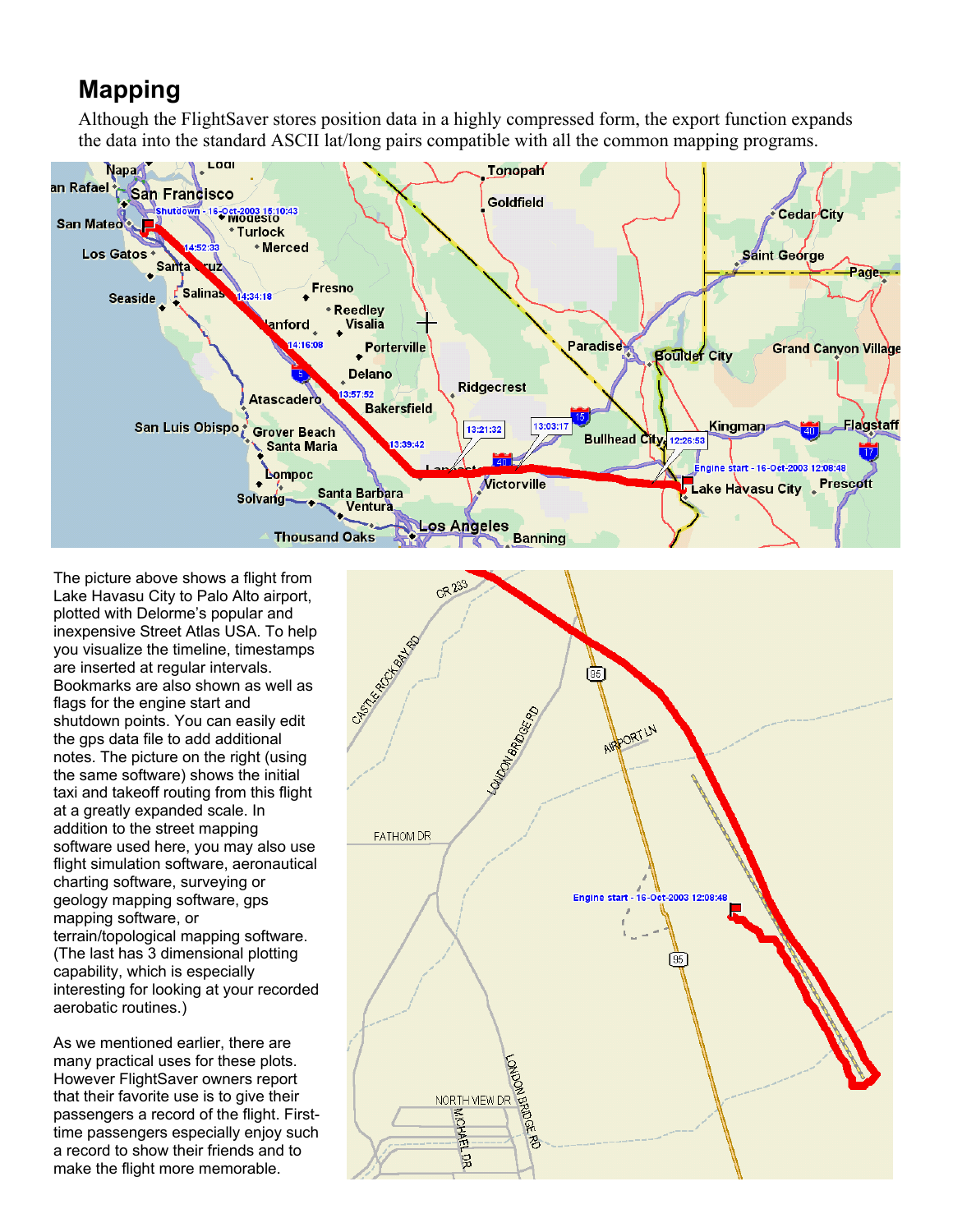

This shows the plan and profile views of an approach to Stockton's ILS29R during a training flight. The GPS data was exported from the FlightSaver into FlitePro (an inexpensive IFR simulator from Jeppesen). One nice thing about FlitePro from a training perspective is that the instructor and student can watch the flight progress (at 25, 50, or 100 times faster than actual time) while discussing all the successes and foibles of the flight. FlitePro makes it easy to pause or back up at any point.

## **Competitive analysis**

The FlightSaver is somewhat similar to instruments generally known as air data computers, although the FlightSaver provides recording functions not found in any such instrument. Another difference is that most air data computers are marketed for turbine-equipped aircraft, both because of their high cost and because of the engine parameters that are recorded - things like NG (gas generator speed), Torque, ITT (inter-turbine temperature), and NP (power turbine speed). On the other hand the FlightSaver is tailored squarely at the general aviation market, recording things familiar to the reciprocating engine crowd, such as CHTs and EGTs – and priced low enough to appeal to private pilots.

Another philosophical difference is that air data computers are designed with the idea that the pilot will constantly be fiddling with it. This is because they compute a great deal of useful information for the pilot but only display one or two items at a time. So to take advantage of all this data, the pilot must manually select the information most relevant at the time. While some pilots like to fiddle with their avionics, the FlightSaver designers feel that pilots are already busy enough (especially the single-pilot IFR folks). So the FlightSaver is pretty much a "set it up the way you like it, and then leave it alone" thing. The FlightSaver manages this by using a bright, easy-to-read vacuum fluorescent display with a high enough resolution to show all the most important information at the same time. The FlightSaver constantly displays the following information on the main data page:

- $\blacksquare$  The hottest CHT ( ${}^{\circ}$ F)
- Fuel flow (gal/hour)
- Fuel remaining (gal)
- Fuel reserve expected at the destination (hours)
- The CDI (course deviation indicator)
- The CCI (course correction indicator)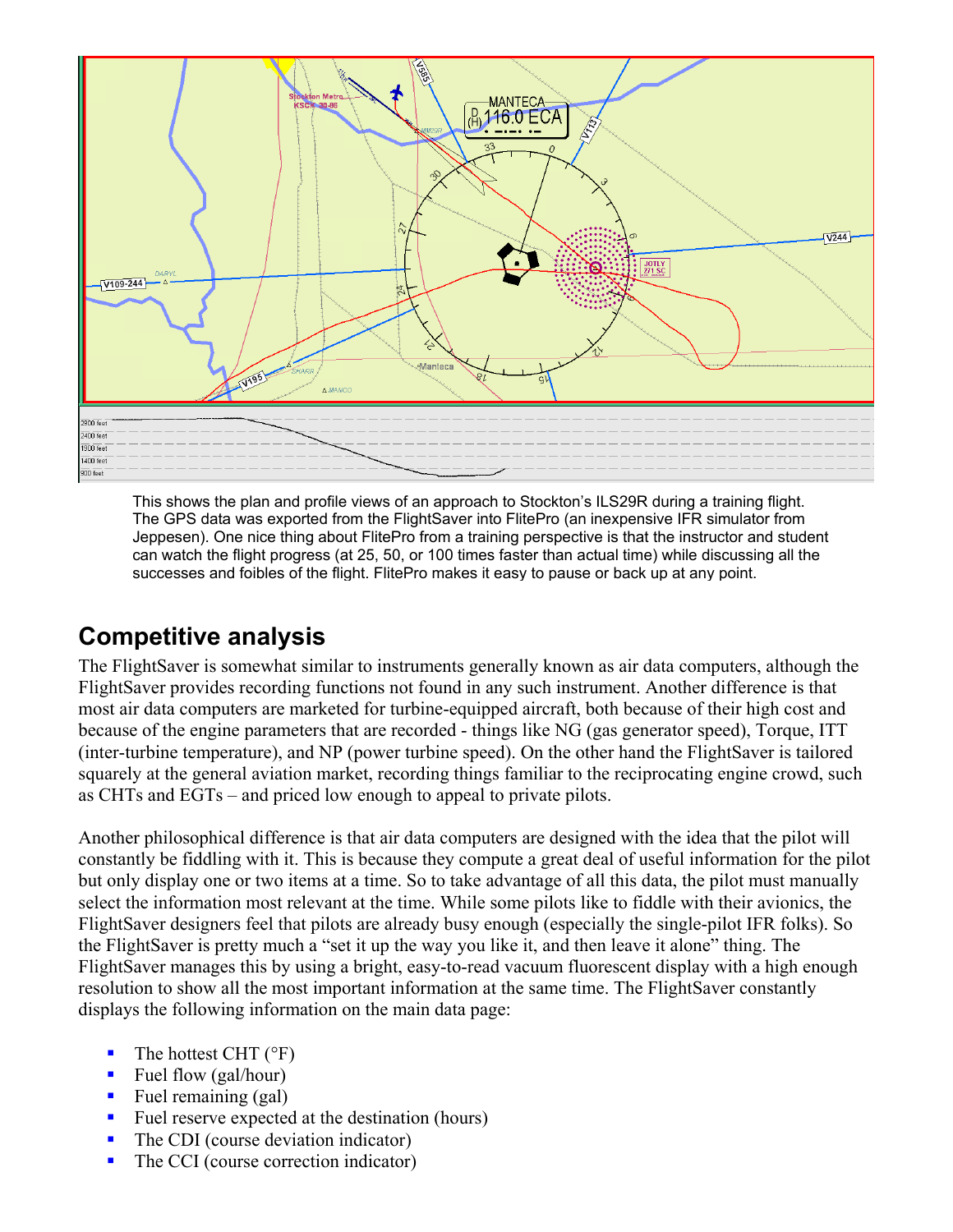The logic behind the choice of these items is flight safety. Engine problems (due to engine mismanagement, improper maintenance, or plain bad luck) certainly can prevent a safe arrival at your destination and at the very least can affect your pocketbook like no other aircraft component. The single number that is the best at signifying a need to pay closer attention to your engine is the temperature of the warmest cylinder. The next safety problem that we hope to nix is running out of gas. It's a shockingly stupid "why does it happen?" kind of thing, yet many pilots manage it every year. With the FlightSaver display we aim to make such a mistake even more improbable. And then finally, at least for the IFR pilots, just plain flying the wrong way ranks high on the list of safety concerns. The combination of the constantly visible CDI in close proximity with the CCI makes it easier to verify at a glance that indeed we are still going the right way.

In addition to the six items listed above, the main data page includes two more numeric fields that can display a variety of information of your choice. A single button push momentarily displays the other less urgent data in a single additional data page. (After all you don't need to instantly and continuously monitor density altitude and Hobbs meter time.)

A second philosophical difference is the FlightSaver's focus on data recording and analysis. All GPS and sensor data is recorded for future analysis. Discarding such valuable data is silly given the incredibly low cost of today's flash memory. Once this data is available coupled with easy-to-use tools for viewing and analyzing it, you will find many uses for it and will wonder how you lived without it. You will find no other instrument has such complete data recording capability.

This data recording focus will especially appeal to flight schools, fleet operators, or any aircraft owner who shares his airplane with other pilots. The potential for abuse of the engine or airframe is so high that strict operating rules are usually specified. These rules are often broken because there is no way to enforce them. The FlightSaver changes that balance. Violations of almost any operating restriction are easily identified including landings off-airport or at unapproved airports, aerobatics, excessive cruise power settings, improper leaning procedures, unapproved touch and go operations, restricted airspace violations, curfew violations, excessive taxi speeds, improper starting, run-up or shutdown procedures, improper flight time accounting, buzzing and other reckless low level maneuvering and many others. Even of you never review the flight data, just the existence of the data will prevent most abuses and can significantly reduce your insurance rates and liability exposure.

A few other instruments employ a removable data card to transfer data to the PC; however, they all use severely limited capacities such as 32 kBytes (8192 times smaller than the FlightSaver's data card). Because of FlightSaver's large memory capacity you won't have to decide which parameters to record nor will you have to worry that new data will overwrite the old.

The other area that sets the FlightSaver apart is its data viewing and analysis capabilities. If these tools were cumbersome, buggy or non-existent, you would be the one throwing away the recorded data. The FlightSaver doesn't rely on the primitive plotting capabilities of Excel or other canned routines. Instead it includes a fully customized plotting program with extensive cursoring, display expansion, and trending capabilities. Each trace may be disabled or re-enabled by clicking on the trace name on the left – allowing you to trade off between detail and clutter. The cursor may be placed on any trace and dragged around to provide precise value readout when required. Peak and valley finders as well as delta cursors are available at the click of a button. Activate the extensive report generation capability simply by clicking on the blue "Print" button (lower left). It's easy to select which flights are displayed in each graph, and as many graphs as you like may be shown on your screen at the same time. Each graph may be sized and positioned as you like using the usual Windows mouse and keystroke commands. Many other display features are provided - too numerous to mention here (see user's manual).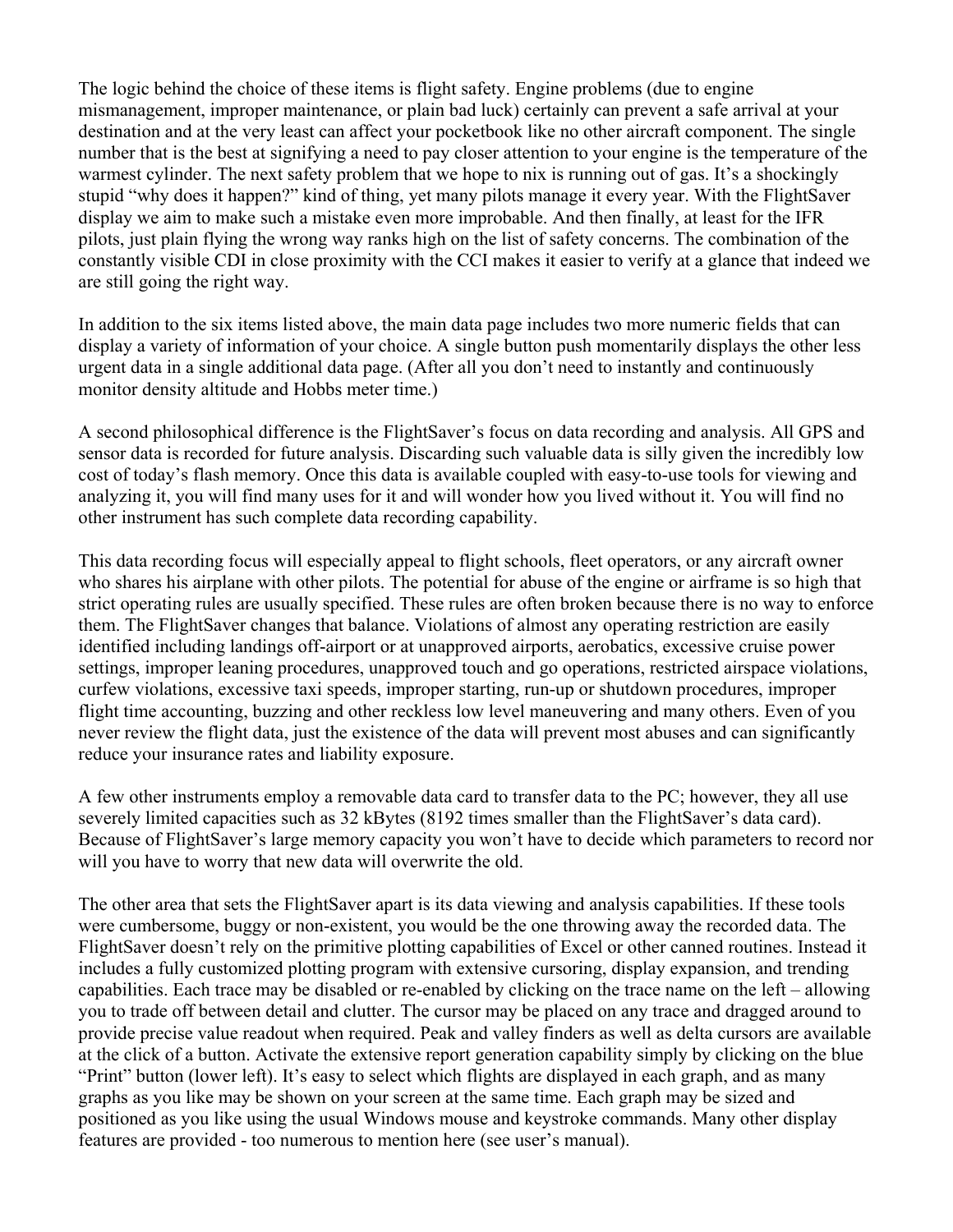The final area where the FlightSaver differentiates itself from the competition is its voice recording capabilities. No flight data recorder should ignore the wealth of information contained in the aircraft's audio system.

FlightSaver's sophisticated display and intelligent human interface design allows this extended capability without overtaxing the pilot. It's actually simpler to use than competing products with far more limited capabilities. Just a few minutes experimenting with the buttons will allow you to access the full range of the FlightSaver's options.